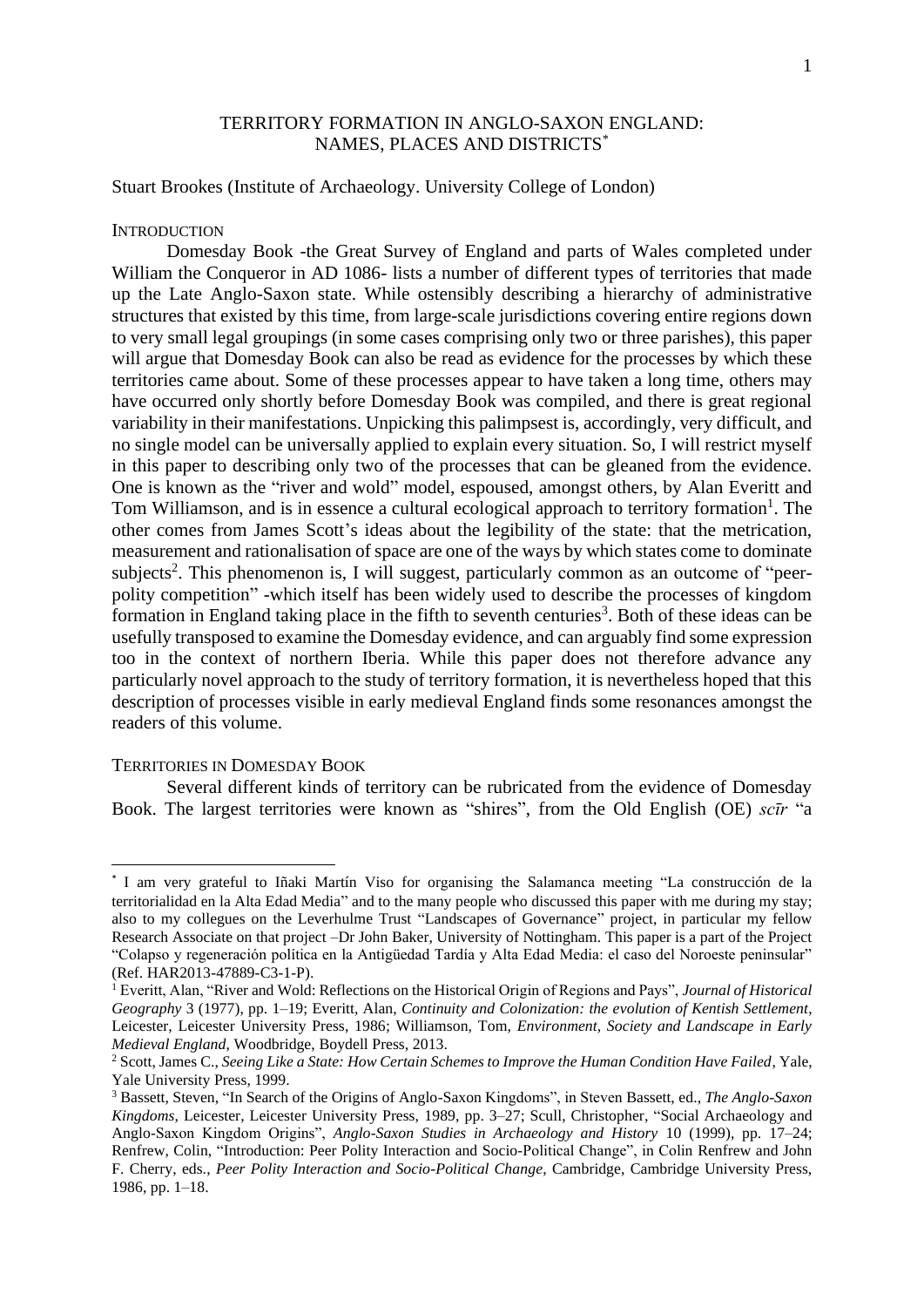jurisdiction, an administrative district, a county<sup>14</sup>; a term that that implies that they were in most cases conceived as parts of a larger whole -a "kingdom". Each shire in turn was subdivided into smaller administrative districts, known as "hundreds", each consisting of groups of townships or "vills" 5 . In areas of the Danelaw (north-eastern England) a different term -"wapentake"- was used, which was broadly equivalent to the "hundred". These "hundreds/wapentakes" were apparently both territorial arrangements and legal entities. They were the system by which assets were assessed, and were usually named after the meetingplace of the hundred-court where (presumably) taxes were collected by officials, where oaths were extracted from all the free adults of these districts, disputes were settled, maybe even where military obligations were reinforced<sup>6</sup>.

Reconstruction of the hundreds/wapentakes and shires of Domesday England, suggests that at least south of the Humber, these districts formed a dense pattern of administrative organisation (Fig. 1). Before this pattern is discussed, it must be stressed that Figure 1 be used with caution. The evidence in Domesday Book can be plotted, but technically speaking we cannot map the territories as precisely as they are depicted here<sup>7</sup>. In a small number of cases early medieval charters describe in their boundary clauses the precise course of a boundary of an estate that forms part of an administrative district mentioned in Domesday Book, but more commonly the Domesday territories are drawn by aggregating together later medieval parishes that are co-areal with the named vills. This method can be justified to some extent. In the 1920s and 30s G.B Grundy published a series of "solutions" to boundary clauses mentioned in charters of the seventh to eleventh centuries, showing that in a majority of cases these landmarks were fossilised on later parish and civil boundaries<sup>8</sup>. In keeping, Desmond Bonney, Ann Goodier, and -latterly- Andrew Reynolds<sup>9</sup>, have demonstrated the coincidence of significant numbers of early "pagan" and later execution burials on, what became formalised as parish and hundredal boundaries. Whilst the resulting hundred boundaries are therefore largely supposition based on later evidence, there are grounds for believing these accurately describe (at least some, or parts of) the territories as they existed in late Anglo-Saxon England. However, by the same token it must be acknowledged that ragged edges surely existed between many groups of vills, particularly in areas of waste, wood, moor and bog, and these will not be accurately reflected in the hundred map.

<sup>4</sup> Keynes, Simon, "Shire", in Michael Lapidge, John Blair, Simon Keynes and Donald Scragg, eds., *The Blackwell Encyclopedia of Anglo-Saxon England*, London, Blackwell, 1999, pp. 420–422.

<sup>5</sup> Miller, Sean, "Hundreds", in Lapidge, Blair, Keynes and Scragg 1999, pp. 243–244.

<sup>6</sup> Miller, 1999; Loyn, Henry R., *The Governance of Anglo-Saxon England, 500*–*1087*, Stanford, Stanford University Press, 1984, pp. 140–142. Baker, John and Brookes, Stuart, "Identifying outdoor assembly sites in early medieval England", *Journal of Field Archaeology*, 40:1 (2015), pp. 3–21.

<sup>7</sup> Thorn, Frank R., "Hundreds and wapentakes", in Ann Williams, ed., *The Huntingdonshire Domesday*, London, Alecto, 1989, pp. 24–30, at 24.

<sup>8</sup> e.g. Grundy, George B., "The Saxon Land Charters of Hampshire with Notes on Place and Field Names", *Archaeological Journal 2nd series*, 28 (1921), pp. 55–173; Grundy, George B., "Berkshire Charters", *Berkshire and Oxfordshire Archaeological Journal*, 27 (1922), pp. 37–247; Grundy, George B., "Dorset Charters", *Proceedings of the Dorset Natural History and Archaeological Society,* 55 (1933), pp. 239– 268.

<sup>9</sup> Bonney, Desmond, "Pagan Saxon burials and boundaries in Wiltshire", *Wiltshire Archaeological and Natural History Magazine*, 61 (1966), 25–30; Bonney, Desmond, "Early boundaries and estates in southern England", in Peter Sawyer, ed., *Medieval Settlement: Continuity and Change*, London, Edward Arnold, 1976, pp. 72–82; Goodier, Ann, "The formation of boundaries in Anglo-Saxon England: a statistical study", *Medieval Archaeology*, 28 (1984), pp. 1–20; Reynolds, Andrew, "Burials, boundaries and charters in Anglo-Saxon England: a reassessment", in Sam Lucy and Andrew Reynolds, eds., *Burial in Early Medieval England and Wales*, Leeds, Society of Medieval Archaeology, 2002, pp. 171–194.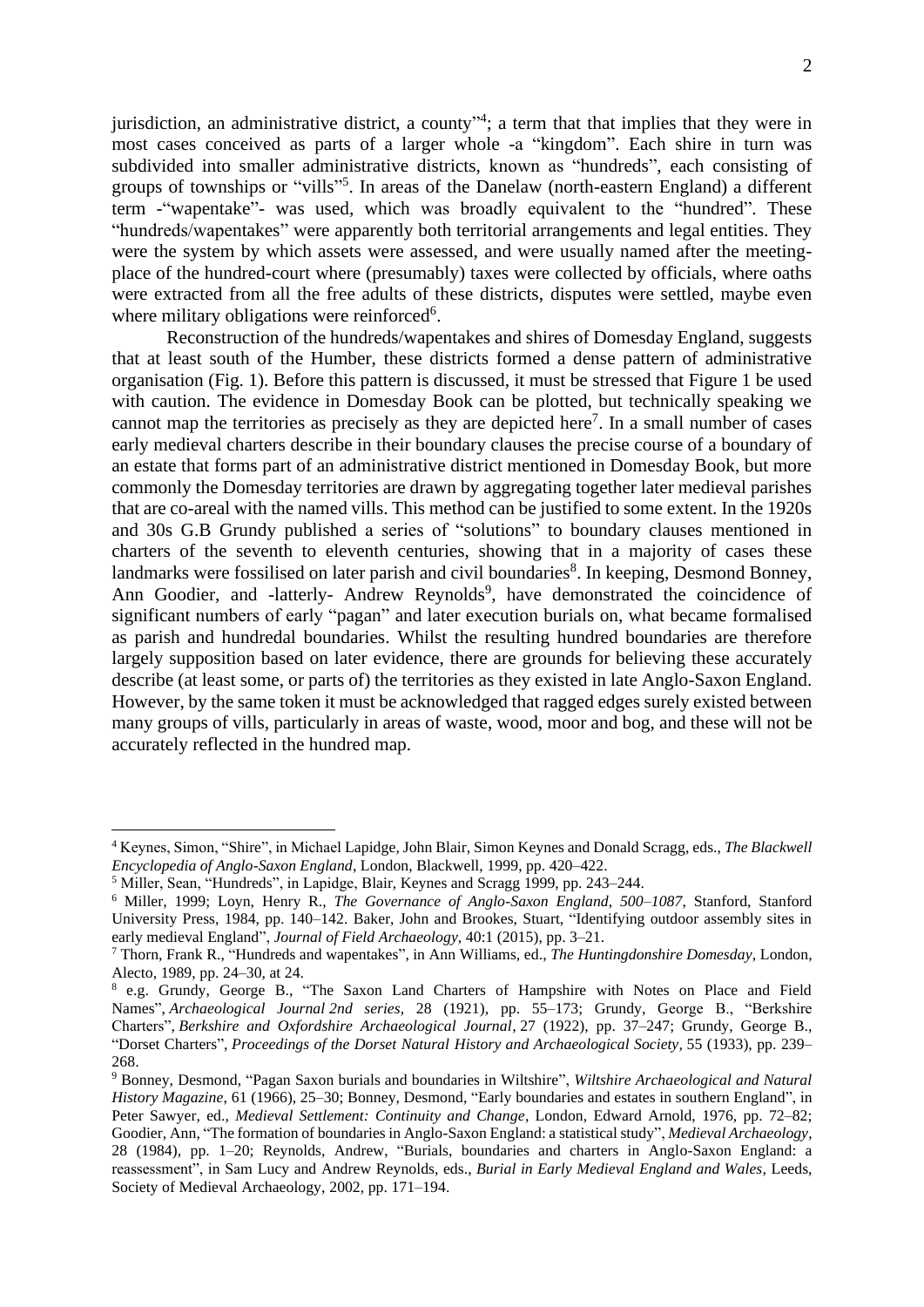Insertar Figure 1: Map of England showing the arrangement of Domesday shire, hundreds and wapentakes, as recorded in 1086. This and figures were produced from digital data assembled by the "Landscapes of Governance" project, funded by the Leverhulme Trust.

While these territories are not recorded until the eleventh century (in some cases slightly earlier in the tenth), it is likely many originated earlier<sup>10</sup>. The Laws of King Ine  $(688-726)$  of Wessex make mention of "shires"<sup>11</sup>, and from sources of the seventh and eighth centuries we hear of kingdoms subdivided into districts referred to as *regiones* or *provinciae* that might be in some ways be equivalent<sup>12</sup>. When we compare Domesday shires with what we know of the political geography of eighth-century England from the source known as the Tribal Hidage it's clear that some shires are indeed divisions of early kingdoms (e.g. East Anglia, Wessex), others were once formerly autonomous kingdoms (e.g. Kent, South Saxons), but in yet other cases they bear no resemblance to the administrative geography as it existed at this time (e.g. across the Midlands) (Fig. 2).

Insertar Figure 2: Tribal Hidage territories, after Hart (1971).

Similar variability is suggested by the pattern of hundreds. They vary greatly in size from 4.6  $\text{km}^2$  (Worth, Kent) to 982  $\text{km}^2$  (Salford, Lancashire), and this alone might militate against a common origin. In some cases, the subdivision of shires into hundreds was very regular: a probable eleventh-century source, known as the County Hidage, shows that a number of shires were divided into multiples of twelve, twenty-four and thirty-two, suggesting some form of top-down imposition of administrative order<sup>13</sup>. In other cases there is no such regularity.

Naming practices similarly hint at a variety of origins. Most hundreds appear to be named from the specific locations of their meeting-places, so place-name elements designating mounds, trees, and stones are common<sup>14</sup>. But in some cases hundred names contain Old English (OE) community names, such as those ending in OE -*ingas* "people of", or -*sǣta*/*sǣtan* "dwellers". Conceivably these hundred names identify a kind of supra-local grouping existing below the level of kingdoms<sup>15</sup>. Of 812 Domesday hundreds, some thirty-seven are named in this way, perhaps indicating that these groups continued to be understood as political constituencies into the eleventh century<sup>16</sup>. In other cases, hundred boundaries clearly cut across such community territories. Bassett's influential reconstruction of the folk territory of the *Hroþingas* in Essex, is such an example<sup>17</sup>. The extent of this putative folk grouping -the land of "Hroða"s people"- is argued to be represented by an adjoining cluster of eight parishes all

<sup>&</sup>lt;sup>10</sup> Keynes 1999.

<sup>11</sup> Ine 8; Attenborough, Frederick L., *The Laws of the Earliest English Kings*, Cambridge, Cambridge University Press, 1922, pp. 39 and 49; Whitelock, Dorothy (ed.), *English Historical Documents I: c.500–1042*, London, Oxford University Press, 1955, p 368. It should be noted that Ine's laws are preserved only as an appendix to the lawcode of King Alfred dating to the late ninth century, and may, therefore, contain somewhat later material.

<sup>12</sup> Bede *Historia Ecclesiastica* in Colgrave, Bertram and Roger A. B. Mynors, eds., *Bede, Ecclesiastical History of the English People*, Oxford, Clarendon Press, 1969, ii.14, iii.20, iv.13, iv.19, v.19; Yorke, Barbara, *Wessex in the early Middle Ages*, Leicester, Leicester University Press, 1995, pp. 39-43; Campbell, James, *Bede's* Reges *and* Principes, Durham, Durham University Jarrow Lecture, 1979; Bassett 1989, pp. 17-21.

<sup>&</sup>lt;sup>13</sup> Keynes 1999.

<sup>&</sup>lt;sup>14</sup> Baker and Brookes 2015.

<sup>15</sup> Smith, Albert Hugh, *English Place-Name Elements*, Cambridge, Cambridge University Press, 1956, pp. 298- 303; Baker, John, "Old English *-sǣta* and *-sǣtan* names", *Journal of the English Place-Names Society,* 46 (2015), pp. 45-81; Baker, John, "Old English *sǣte* and the historical significance of "folk" names", *Early Medieval Europe*, 25:4 (2017), pp. 417-442.

<sup>16</sup> Baker, John and Brookes, Stuart, *Landscapes of Governance*, forthcoming.

<sup>&</sup>lt;sup>17</sup> Bassett 1989, pp. 21-23, fig. 1.11; Bassett, Steven, "Continuity and Fission in the Anglo-Saxon landscape: the origins of the Rodings (Essex)", *Landscape History*, 19 (1997), pp. 25–42.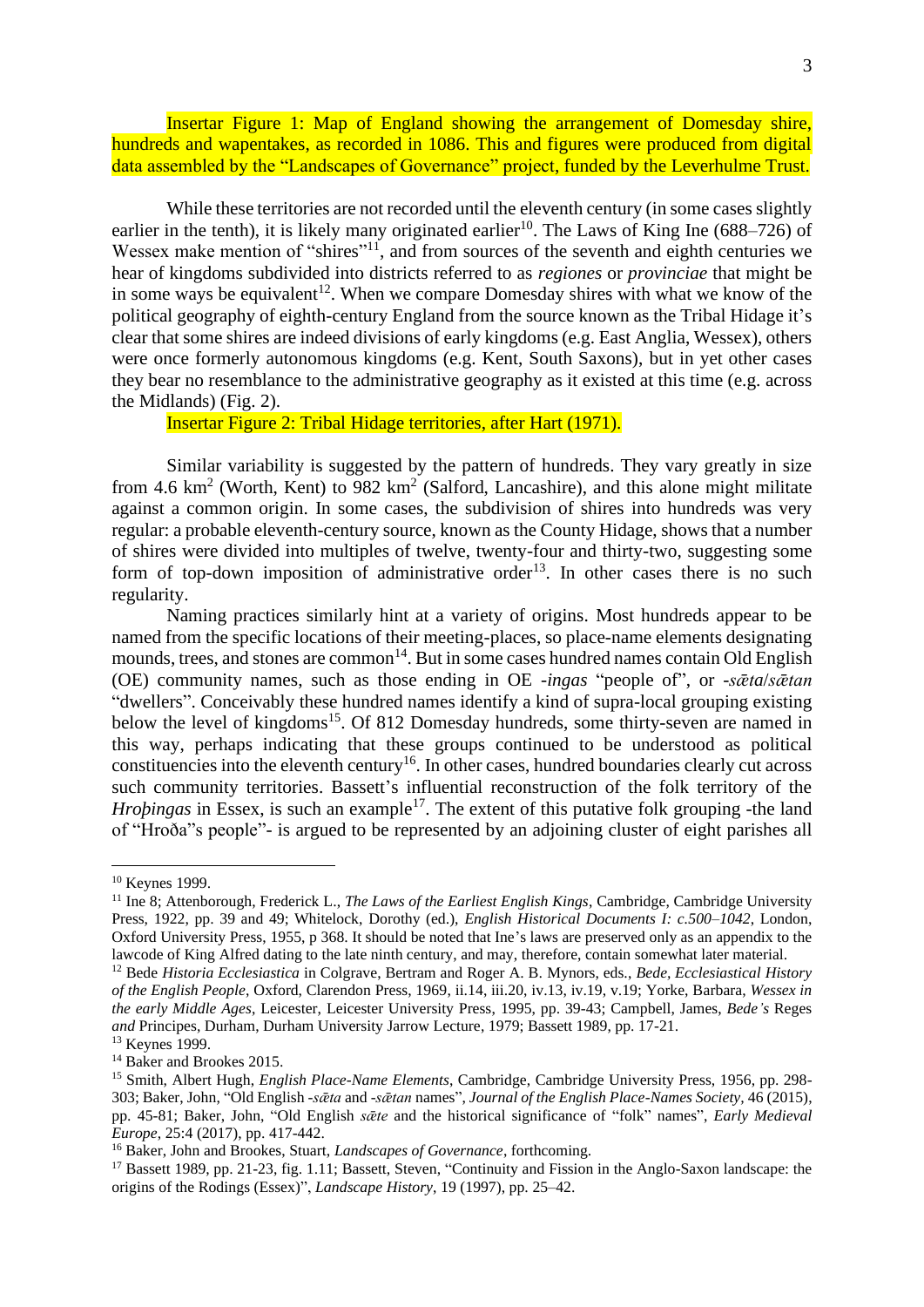of which are named Roding lying either side of the River Roding and extending to the watershed of the river basin. But by Domesday the Roding parishes lay in two different hundreds (Dunmow and Ongar), neither of which preserves the name of the *Hroþingas* (Fig.  $3)$ <sup>18</sup>.

Insertar Figure 3: The *regio* of the *Hroþingas* in relation to the Essex hundreds of Dunmow and Ongar.

#### RIVER AND WOLD

The great variability in form and character of territories recorded in Domesday Book evades easy characterisation, and it is likely that various competing forces -from resource distribution, allocation, and ownership, to the maintenance of order and the enforcement of authority, to social organization- are all likely to have played their part<sup>19</sup>. One observation which has gained particular traction through a number of well-worked case-studies, is that the natural environment often had an important structuring effect on the formation of territories. Tom Williamson, for example, has remarked on the tendency of some territories to conform to the basins of river systems, with boundaries collinear with those of the watershed $^{20}$ . These "drainage provinces" naturally comprised variations in drainage, soils, relief and landcover that lent themselves to particular forms of agricultural activity and settlement. Where underlying soils are free-draining, such as on gravel terraces, the sides of river valleys are commonly the most suitable for arable agriculture, while intervening uplands -the "wold"- often comprises less fertile, thinner, and exposed lands, better suited to woodland management and animal husbandry<sup>21</sup>. Given this tendency, it is not surprising therefore, to see the similar social territories reconstituted again and again in different periods $^{22}$ .

Cultural ecologists have generalized about this tendency even more broadly. According to the "Habitat Selection Model" populations will distribute themselves in proportion to the quality of the habitat, as defined by food supply, availability of shelter, but also the density of other individuals<sup>23</sup>. So people choose to live in those habitats which provide best fitness in evolutionary time, only moving into poorer-quality habitats when population growth or other depletions in the quality of the primary habitat make these an attractive alternative. According to the habitat selection model, population density is an important variable. When population growth in this first habitat reduces the availability of resources for everyone, individuals are more likely to occupy poor-quality territories, so that over time populations tend to distribute themselves with respect to this function. In historical terms, this process might explain the recurring patterns of "core" and more "marginal" settlement in areas of woodland, upland and marsh, which is also implied in the "river and wold" model.

While habitat selection is part of the explanation for this tendency, it does not completely explicate it, for forms of tenure, technology (ploughing, water management, etc.), water availability and land-use are also important variables in determining the "quality" of habitats. Harrington and Welch's analysis of early medieval settlement in Surrey showed that

<sup>18</sup> Reaney, Percy Hide, *Place-Names of Essex*, Cambridge, Cambridge University Press, 1935, map of hundreds and parishes.

<sup>19</sup> Cf. Soja, Edward W., *The political organization of space*, Washington, Association of American Geographers, 1971, p. 7.

<sup>20</sup> Williamson 2013, pp. 82-106.

<sup>21</sup> Williamson 2013, p. 55.

<sup>22</sup> Everitt 1977; Phythian-Adams, Charles, "Introduction: an agenda for English Local History", in Charles Phythian-Adams, ed., *Societies, Cultures and Kinship 1580–1850*, Leicester, Leicester University Press, 1993, pp. 1-24; Brookes, Stuart, "Population ecology and multiple-estate formation: the evidence from eastern Kent", in Nicholas Higham and Martin Ryan, eds., *The Landscape Archaeology of Anglo-Saxon England,* Boydell & Brewer, Woodbridge, 2010, pp. 66-82; Williamson 2013, p. 105.

<sup>23</sup> Krebs, Charles J., *Ecology*, New York, HarperCollins, 1994, pp. 61–74.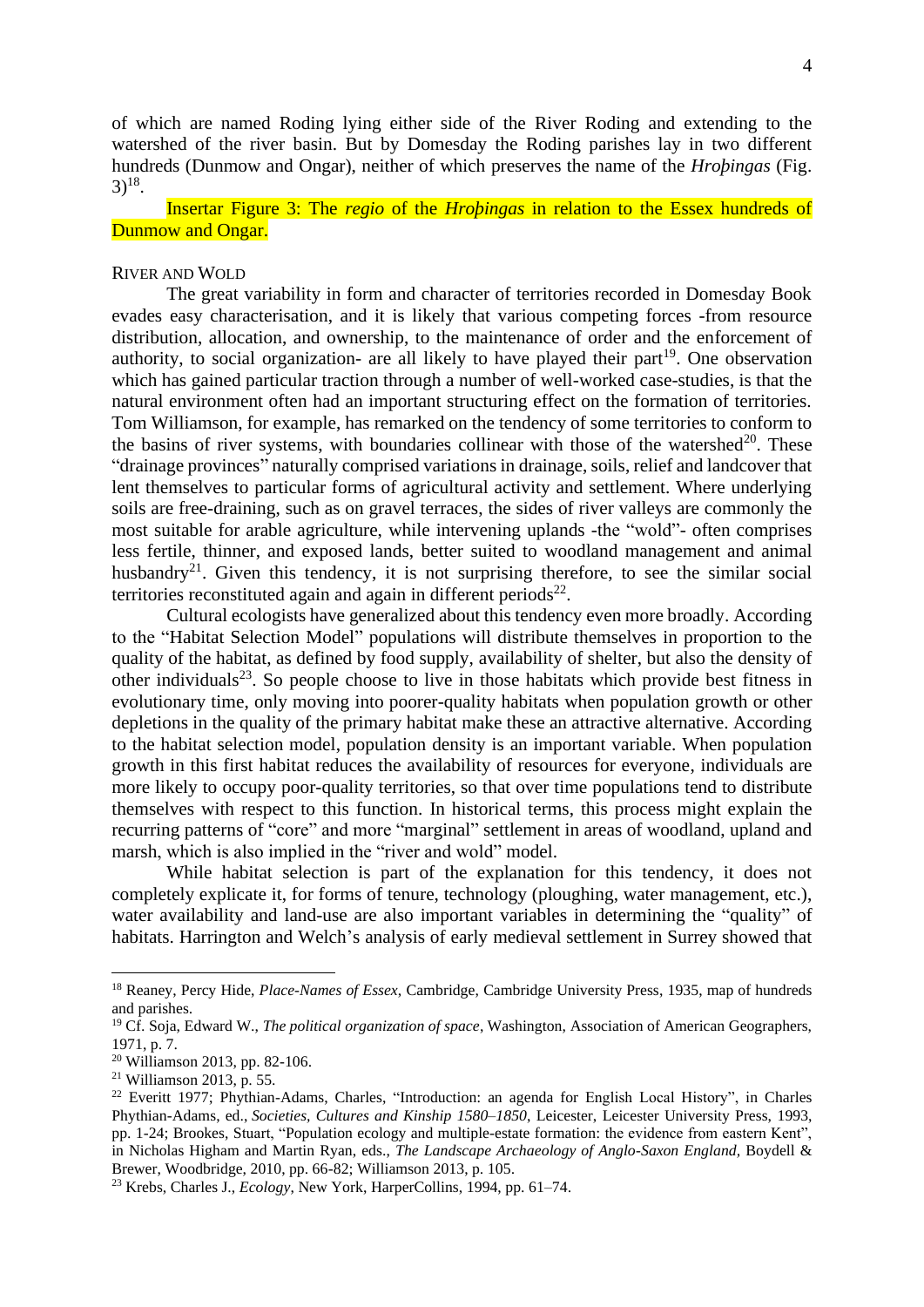settlement was densest, not, as one might expect, on the most fertile soils, but the most freedraining ones<sup>24</sup>. Across the large areas of midland England that are dominated by heavy and impermeable clays, early medieval settlements cluster on spring-lines and valley floors<sup>25</sup>. In Kent, the coastal region of moderate easily-worked soils was settled earlier and more intensively in the fifth and sixth centuries than the more fertile Holmesdale -a continuous vale of Gault Clay stretching east-west across the county- which was only "colonised" in the later sixth and seventh centuries<sup>26</sup>.

The habitat selection model predicts that for each habitat there is an optimal group size, which means if population rises, conflicts can arise between members. In rich habitats with abundant resources groups tend to split into small territories, such that each retains its former per-capita intake. This tendency is clearest in river valleys, where divisions tend to occur laterally so that each territory retains access to the varied resource-base that such a topographical setting provides. This pattern is typified by landscapes such as the Chilterns, South Downs, and southern Wiltshire where parallel "strip" parishes with a narrow, elongated shape run from river to watershed (Fig.  $4)^{27}$ .

Insertar Figure 4: Domesday hundreds and parishes recorded in 1851 in southern Wiltshire. Note the way that "strip" parishes subdivide the Domesday hundreds at right angles to the river valleys so that each community has equal access to valley meadows, escarpment and plateau.

Such splitting is not always possible. When resources are spread more heterogeneously, other strategies need to be employed. Cultural ecologists describe two options: either implement a member's rule and exclude newcomers, or allow the group to grow beyond optimum size, thereby decreasing the benefits of the existing members. In this scenario a strategy which groups can adopt in order to increase their returns is to share extra-resources, thereby raising the net returns for the group. This is known as the "Resource Dispersion Hypothesis", which argues that the economics of exploiting different resource patches enables a larger population to share resources over a common area. Groups have to forage further afield, or develop other cooperative production systems in order to have more resources to pool. Cooperative behaviour, in other words, is in the direct self-interest of individuals.

The archaeological evidence in many cases appears to fit this model. In south-east England, for example, it is clear that the "wold" -in this case a large region of sandstone, clays, and dense woodland, known as the Weald- were initially exploited for grazing, pannage, wood and timber by settlements which were often occupied on a temporary or seasonal basis. Manorial lists from the twelfth and thirteenth centuries (and attested already in occasional charters from the eighth century onwards) show that settlements on the northern and eastern flanks of Kent, or the southern coast of Sussex, exerted rights over these temporary settlements in the Weald,  $40-70$  km away<sup>28</sup>. One of the main uses of these appurtenances appears to have

<sup>24</sup> Harrington, Sue and Welch, Martin, *The Early Anglo-Saxon Kingdoms of Southern Britain AD 450–650: Beneath the Tribal Hidage*, Oxford, Oxbow, 2014, pp. 95-103.

<sup>25</sup> Williamson 2013, pp. 188-193.

<sup>26</sup> Everitt 1986; Brookes, Stuart, *Economics and Social Change in Anglo-Saxon Kent AD 400–900: Landscapes, Communities and Exchange*, Oxford, Archaeopress, 2007; Brookes 2010.

<sup>27</sup> Rackham, Oliver, *History of the Countryside*, London, Dent, 1986, p. 20.

<sup>28</sup> Reaney, Percy Hide, "Place-Names and Early Settlement in Kent", *Archaeologia Cantiana*, 76 (1961), pp. 58- 74; Witney, Ken P., *The Jutish Forest: a study of the Weald of Kent from 450 to 1380 AD*, London, Athlone Press, 1976; Everitt 1986; Gardiner, Mark F., "Economy and landscape change in post-Roman and early medieval Sussex, 450–1175", in David Rudling, ed., *The Archaeology of Sussex to AD 2000*, Kings Lynn, Heritage, 2003, pp. 151-160; Brookes 2007a; Brookes, Stuart, "Walking with Anglo-Saxons: Landscapes of the Living and Landscapes of the Dead in Early Anglo-Saxon Kent", in Sarah Semple and Howard Williams, eds., *Anglo-Saxon*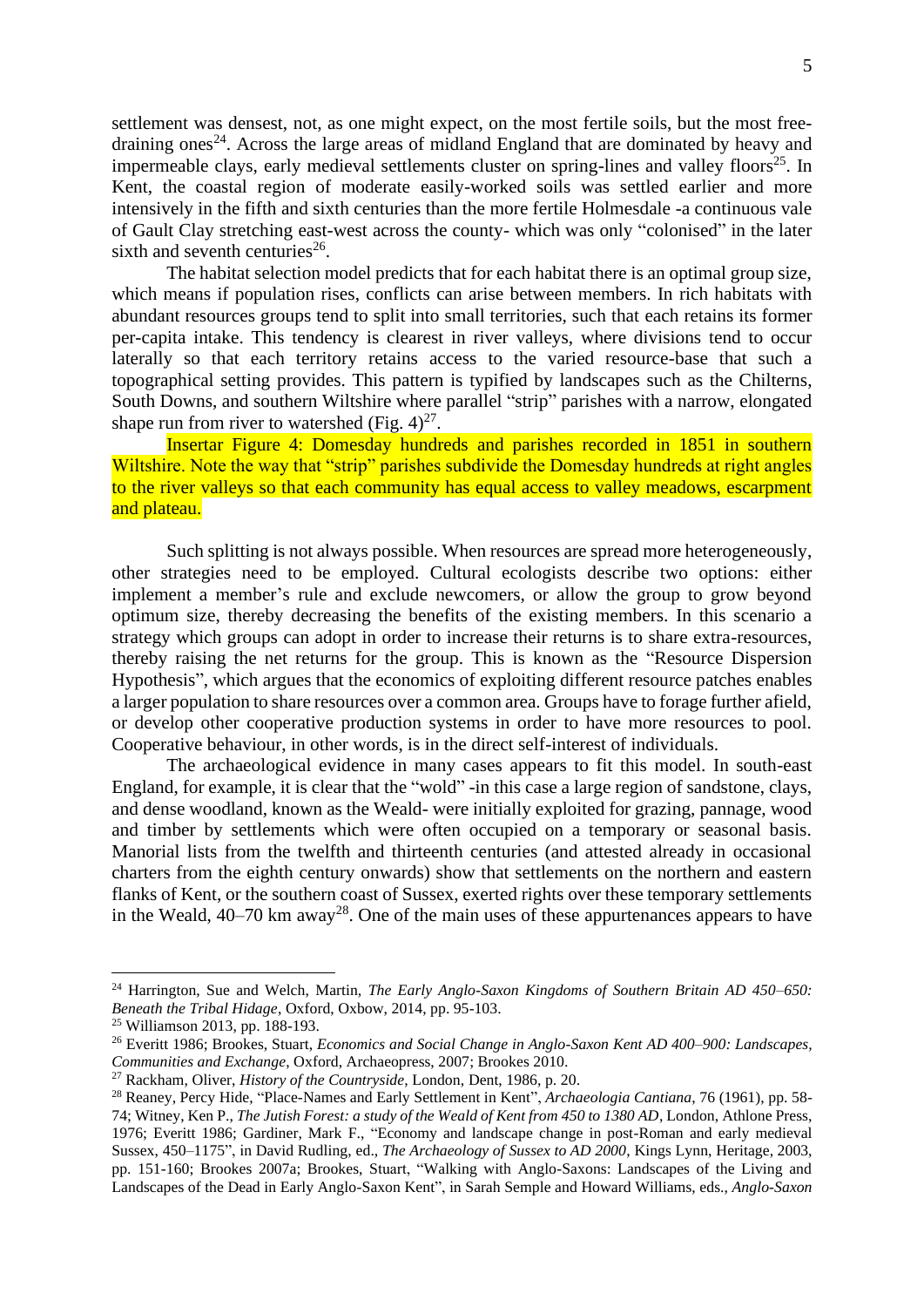been for pig pasture; Domesday Book suggests that in summer-time there were as many as 60,000 hogs on the move between the Weald and "primary" settlements on the coast. With population increases over the course of the early medieval period the woodland pastures were gradually opened up for cultivation, and settlements within them became permanent, and proliferated. However, such places continued to be dependent upon or tenurially subservient to the primary settlements in the original heartlands. Generally, they remained smaller in size and were physically linked to parent settlements by transhumance and resource routes<sup>29</sup>.

The existence of such extra-territorial rights suggest that notions of territoriality can often be imprecise, seasonal and strategic, as well as being nested in expanding spheres of relations<sup>30</sup>. In certain parts of the country Domesday Book and other early sources could be making this explicit by mentioning administrative divisions that existed between those of shire and hundred. Lindsey and Yorkshire in the northern Danelaw were divided into three parts, known as "Ridings". These divisions existed already in the eleventh century and have a Scandinavian terminology, deriving from the Old Scandinavian *þriðjungr* "third part". In Domesday Book's entries for Kent, meanwhile, vills are grouped together under the headings both of "hundred", as is common elsewhere, and a larger territory known as a "lathe" (OE *læð*), a term that appears to have been synonymous with "jurisdiction", "court" and "authority over landed possessions"<sup>31</sup>. Perhaps significantly in light of the rights claimed over Wealden districts, theses "lathes", along with similar putative territories in neighbouring Sussex and Surrey, form a series of large parallel units -reminiscent of "strip" parishes- stretching from the coast into the Wealden interior<sup>32</sup>. What this seems to imply is that communities in Kent were grouped together into hundreds for legal and administrative reasons, but simultaneously understood themselves to exist as part of larger territories (lathes) determined in part by the distribution of distant resources. In a very general sense in other words, the lathe formalised notions of central-place sharing, while the hundred was concerned with the workings of the state.

People could also see themselves as part of yet larger territories. In Kent, a further scaling up of territorial identity existed at the level of the kingdom. The dioceses of Rochester and Canterbury were established shortly after the conversion in AD 597 and split Kent into western and eastern parts to either sides of the River Medway. Barbara Yorke has effectively argued that these provinces were not coincidental, but crystallised a pre-existing cultural and political division of the kingdom that is visible also in material culture, and which continues through later historical sources and folklore to the present day<sup>33</sup>. Conceivably, following the kingdom of Kent's annexation, first by the Mercians in the eighth century, and then the West Saxons in the ninth, people understood yet larger notions of territorial identity: Greater Mercia,

*Studies in Archaeology and History 14: early medieval mortuary practices*, Oxford, Oxford University School of Archaeology, 2007, pp. 143-153.

 $29$  Everitt 1986; Witney 1976; Brookes 2007b.

<sup>30</sup> Sack, Robert David, *Human Territoriality. Its Theory and History*, Cambridge, Cambridge University Press, 1986, p. 8.

<sup>31</sup> Jolliffe, John Edward Austin, *Pre-Feudal England: The Jutes*, London, Oxford University Press, 1933, pp. 39- 41; Brooks, Nicholas, "The creation and early structure of the kingdom of Kent", in Bassett 1989, pp. 55-74, at p. 69; Brookes, Stuart, "The lathes of Kent: a review of the evidence", in Stuart Brookes, Sue Harrington and Andrew Reynolds, eds., *Studies in Early Anglo-Saxon Art and Archaeology: Papers in Honour of Martin G. Welch*, Oxford, Archaeopress, 2011, pp. 156-170.

<sup>32</sup> Brookes 2011; Blair, John, *Early Medieval Surrey: landholding, church and settlement before 1300*, Gloucester, Alan Sutton, 1991; Gardiner 2003.

<sup>33</sup> Yorke, Barbara, "Joint kingship in Kent *c.* 560 to 785", *Archaeologia Cantiana*, 99 (1983), pp. 1-19; Yorke, Barbara, *Kings and Kingdoms of early Anglo-Saxon England*, London, Seaby, 1990, p. 27; Chadwick-Hawkes, Sonia E., "Anglo-Saxon Kent c.425-725", in Peter E. Leach, ed., *Archaeology in Kent to AD 1500*, London, CBA Research Report 48, 1982, pp. 64-78, at pp. 70-74; Franklin, B. *c*. 1780, poem "Men of Kent or Kentish Men?".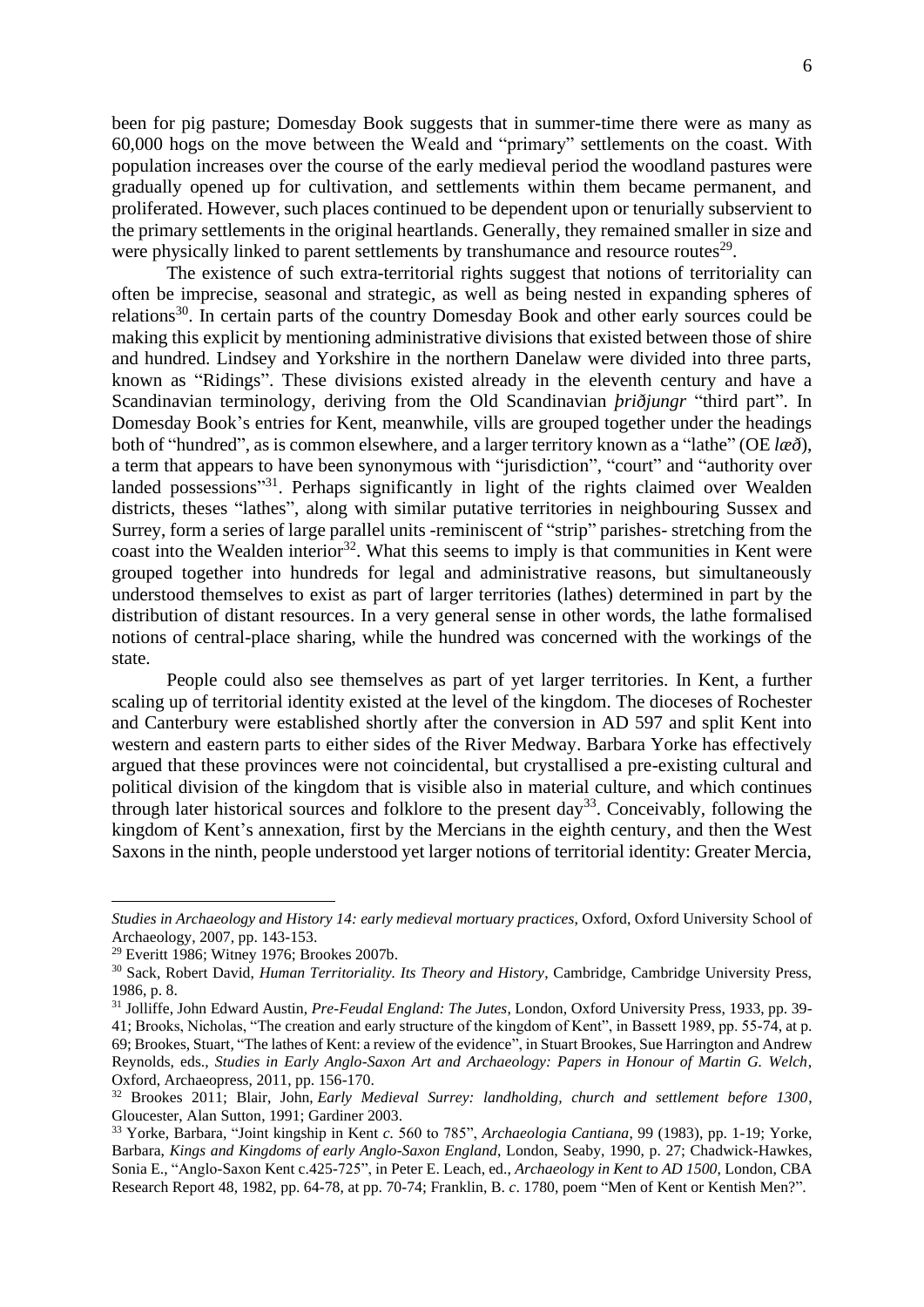Greater Wessex, and ultimately English, respectively, but this moves us a little beyond the physical evidence.

Of these different scales of territoriality, it was arguably identities relating to middlesized units that emerged first. Because "wolds" were areas of grazing and woodland, and at best only sparsely settled, they tended to constitute cut-off points in patterns of human interaction – "indeterminate zones" - existing between cultural provinces<sup>34</sup>. Communities were focused within particular valleys, or valley systems, developing identities distinct from those dwelling the other side of a watershed.<sup>35</sup> Because they were a kind of no-man's land, transition points between these drainage basins were in some cases deemed important places where different people came together, either for peaceful or sometimes more violent exchanges. Such is implied, for example, by the locations of hundred meeting-places containing the OE element *geat* ("gate") and the names of other kinds of meeting place, seldom recorded in hundred names, but attested by other means, containing OE *here*, *fyrd* ("army")<sup>36</sup>.

The middle-sized territorial arrangements are likely, in the first instance, to have only been sustained through relatively informal networks, but over time they became increasingly fixed in landscape<sup>37</sup>. The influential "peer-polity" model, suggests that already by the later sixth century, through competition and conflict with their peers, some local rulers were able to impose wider and more stringent forms of territorial lordship and regional hegemony<sup>38</sup>. These earliest English kingdoms are likely to have been involved in surplus extraction through impermanent tributary arrangements, that linked different communities to transient high-status centres<sup>39</sup>. Arguably, by the eighth century -and perhaps in some kingdoms by the seventh- the development of a monetised economy, commercial bulk trade and incipient taxation, intensification of agricultural production and economic specialisation, and the beginnings of a shift from extensive lordship to smaller proto-manorial estates, saw greater efforts invested in clearly defining authority territorially<sup>40</sup>. It is from this period that we have a number of archaeological indicators for boundary behaviour, including the construction of linear earthworks, the ostentatious placement of both high-status "sentinel" burials and social outcasts, and -in some cases- written descriptions of boundaries themselves $41$ .

LEGIBILITY OF THE STATE

<sup>34</sup> Cf. Phythian-Adams, Charles, "Frontier valleys", in Joan Thirsk, ed., *The English Rural Landscape*, Oxford and New York, Oxford University Press, 2000, pp. 236-262.

<sup>35</sup> Williamson 2013, pp. 58-59.

<sup>36</sup> Baker, John and Brookes, Stuart, "Gateways, Gates, and *Gatu*: liminal spaces at the centre of things", in Sarah Semple, Celia Orsini and Sian Mui, eds., *Life on the Edge: Social, Political and Religious Frontiers in Early Medieval Europe*, Hanover, Hanover Museum, 2017, pp. 253-262; Baker, John and Brookes, Stuart, "Explaining Anglo-Saxon military efficiency: the landscape of mobilisation", *Anglo-Saxon England*, 44 (2015), pp. 221-258. <sup>37</sup> Cf. Drewett, Peter, Rudling, David and Gardiner, Mark, *The South-East to AD 1000*, London, Longman, 1988,

pp. 291-292.

<sup>38</sup> Bassett 1989; Scull 1999.

<sup>39</sup> Blair, John, *The Church in Anglo-Saxon Society*, Oxford, Oxford University Press, 2005; Brookes 2010; Hamerow, Helen, *Rural settlements and society in Anglo-Saxon England,* Oxford, Oxford University Press, 2012. <sup>40</sup> Hansen, Inge and Wickham, Chris, eds., *The long eighth century*. *Production, distribution and demand,* Leiden, Brill, 2000; Hodges, Richard, *Dark Age Economics: a new audit*, Bristol, Bristol Classical Press, 2012.

<sup>41</sup> Semple, Sarah, "Burials and political boundaries in the Avebury region, North Wiltshire", *Anglo-Saxon Studies in Archaeology and History*, 12 (2003), pp. 72-91; Reynolds, Andrew and Langlands, Alex, "Social Identities on the Macro Scale: A Maximum View of Wansdyke", in Wendy Davies, Guy Halsall and Andrew Reynolds, eds., *People and Space in the Middle Ages, 300*–*1300*, Turnhout, Brepols, 2006, pp. 13-44; Reynolds, Andrew, *The Emergence of Anglo-Saxon Judicial Practice: the Message of the Gallows*, Aberdeen, The Agnes Jane Robertson Memorial Lecture, 2009; Brookes, Stuart and Reynolds, Andrew, "Territoriality and Social Stratification: the Relationship between Neighbourhood and Polity in Anglo-Saxon England", in Julio Escalona, Orri Vésteinsson and Stuart Brookes, eds., *Polity and Neighbourhood in Early Medieval Europe*, Turnhout, Brepols, forthcoming.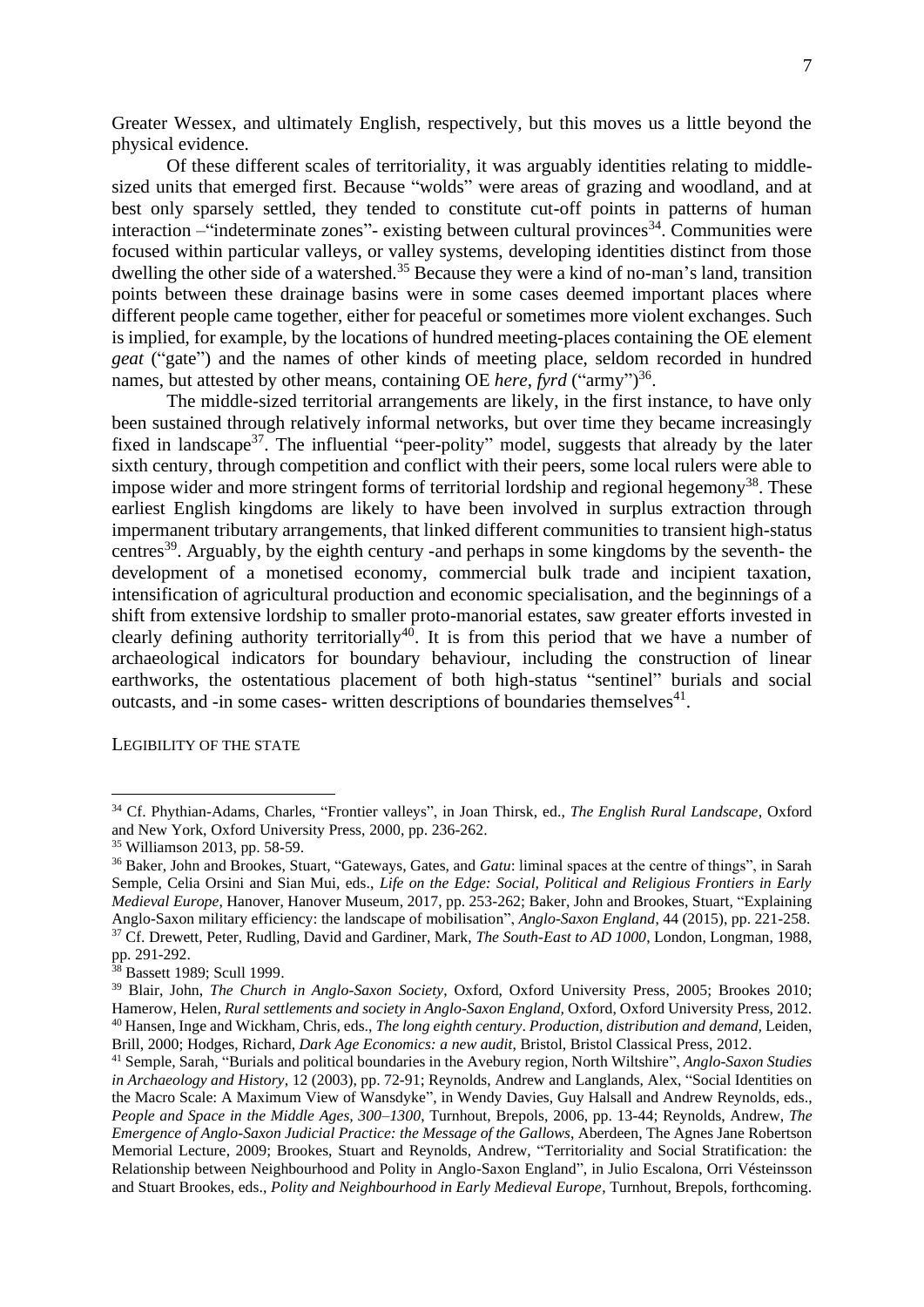While the environment influenced the formation of some territories, others seem to have come about more as a result of processes of top-down rationalisation and regularisation. Certainly, the concept of the hundredal system by the time of Domesday Book was highly regular and tightly regulated. Legislation decreeing that hundred meetings should be held every four weeks and that all freemen should attend, is first documented in the early tenth-century law code of King Edward the Elder<sup>42</sup>. Even the name of the administrative units, which notionally consisted of 100 hides each (whether or not they did in practice), suggests regularity and, perhaps, top-down imposition, at least in parts of England<sup>43</sup>. A connection might be made between this and other very regular elements of the late Anglo-Saxon military administrative system -the five-hide unit of military and fiscal assessment, the three-hundred hide ship-soke, and so on. Similar regularisation is reflected in the divisions of shires in the County Hidage into multiples of twelve, twenty-four and thirty-two -as already mentioned.

Some historians have viewed this terminological and procedural introduction as a function of "Carolingianising" influence upon the nature of West Saxon rule and its state-like characteristics in the later tenth- to eleventh centuries<sup> $44$ </sup>. Be that as it may, the issue of whether there was an attempt, perhaps beginning in Wessex in the ninth century<sup>45</sup> and wider afield in the tenth century, to systematise, reorder and fix certain internal boundaries and to regularise internal government in local courts especially by the supervision of local officials, must also be considered.

Indeed, it is in Wessex where we can see that, as part of the process of large-scale territorial definition, there was some attempt made to rationalise the heartlands of the kingdom –the primary habitats as it were. Here, from the eighth or ninth centuries, we see the first indications for intermediary territories, larger in scale to later hundreds, but smaller than shires, which predated the Domesday hundredal pattern<sup>46</sup>. Bruce Eagles' important work on the administrative organisation of Hampshire, suggests that such districts (presumably used for the organisation of local government, the military, and legislation), were established in some cases around the main proto-manorial estates, in others, from groups of self-identifying peoples, or "folk" (Fig.  $5)^{47}$ . Whatever their diverse origins, when clumped together these territories comprised "small shires" -groups of administrative districts concentrated on the core areas of royal dominance, typically within the "drainage provinces".<sup>48</sup> The important observation is that these early organised heartlands were surrounded by a larger belt of undivided lands – "indeterminate zones", which were only subdivided into administrative territories at a later date. Often the hundredal pattern resulting from this later subdivision of indeterminate zones

<sup>42</sup> II Edw 8: Attenborough 1922, pp. 120-121. See Wormald, Patrick, *The Making of English Law: King Alfred to the Twelfth Century*, Oxford, Oxford University Press, 1999, pp. 378-379, for a discussion of the complexities of this text, possibly an unofficial document, which probably dates to the reign of Edgar (957–75).

<sup>43</sup> Cam, Helen Maud, *Local Government in Francia and England*, London, University of London Press, 1912, pp. 27 and 59-61; Wormald, Patrick. 2014. "Papers Preparatory to The Making of English Law: King Alfred to the Twelfth Century, II: From God's Law to Common Law" [http://www.earlyenglishlaws.ac.uk/media/cms\_page\_media/49/Papers%20Preparatory%20to%20MEL2.pdf, last accesed: 15<sup>th</sup> November 2017]; Loyn 1984, pp. 140-142. The "hide" was a unit of land assessment roughly equivalent to the land farmed by, and supporting, a family: Faith, Rosamond, "Hide", in Lapidge, Blair, Keynes and Scragg 1999, pp. 288-289.

<sup>44</sup> See, for example, Wormald 1999, p. 379. Furthermore, the Anglo-Saxon Hundred can be equated with the *centena* of the Carolingian area.

<sup>45</sup> Wormald 1999, pp.122-125.

<sup>46</sup> E.g. Bassett, Steven, "Boundaries of knowledge: mapping the land units of late Anglo-Saxon and Norman England", in Davies, Hassall, and Reynolds 2006, pp. 115-142; Faith, Rosamond, "Forms of dominance and the early medieval landscape", *Medieval Settlement Research*, 23 (2008), pp. 9-13.

<sup>47</sup> Eagles, Bruce, "Small shires' and *regiones* in Hampshire and the formation of the shires of eastern Wessex", *Anglo-Saxon Studies in Archaeology and History*, 19 (2015), pp. 122-152.

<sup>48</sup> Eagles 2015.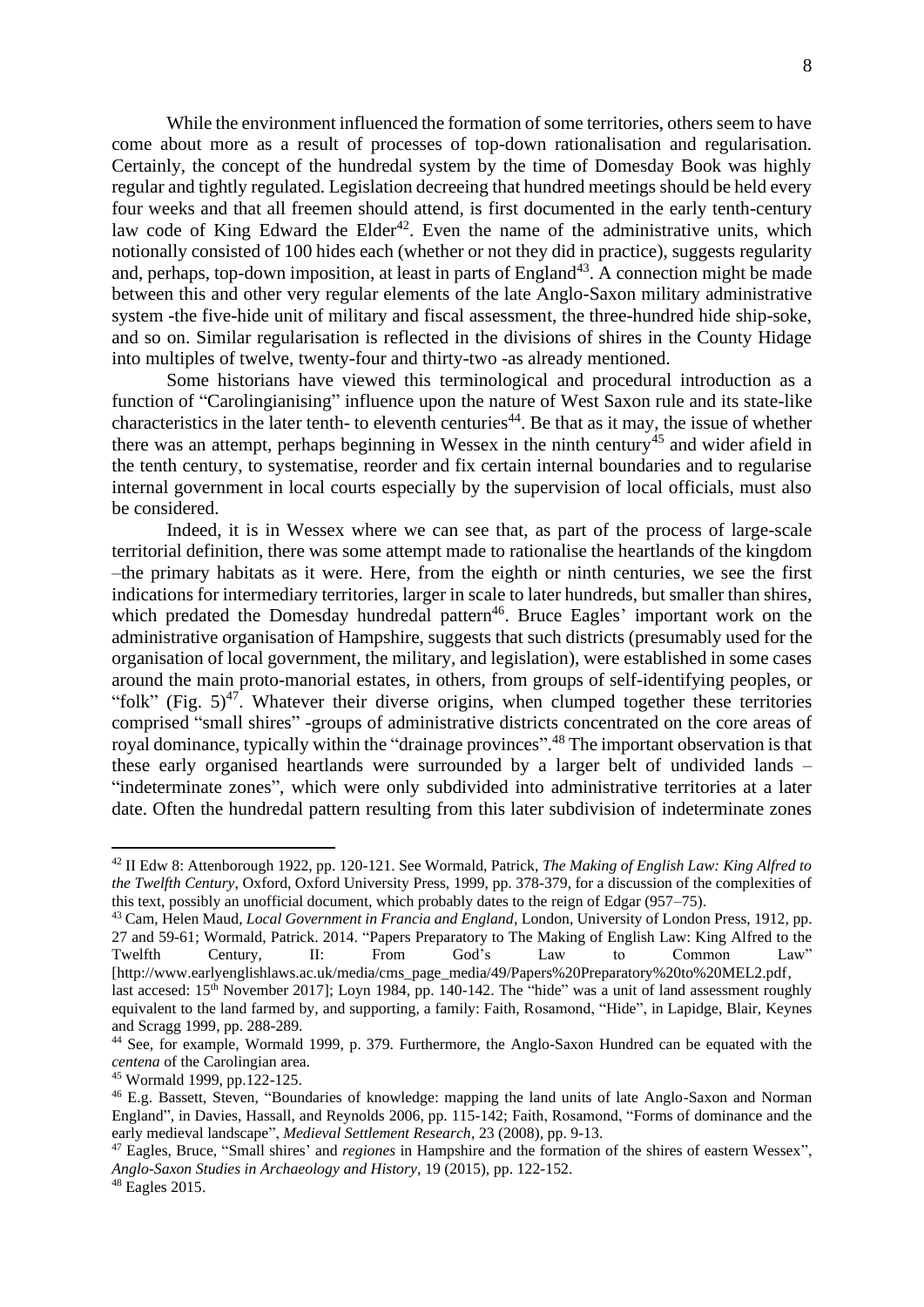appears very regular, suggesting it was done as a block shortly before the compilation of the Domesday survey.

Insertar Figure 5. Small shires of Hampshire, after Eagles (2015), and their relationship to Domesday hundreds.

Beyond Wessex the impact of state legibility is even more visible. In parts of England that were conquered by West Saxon forces over the course of the early tenth century, Domesday Book records territories that were arranged in a geographically very regular way around a central stronghold -a burh<sup>49</sup>. Thus we have Bedford-shire, Buckingham-shire, Hertford-shire clearly centred on tenth-century strongholds of those names. The archetype of such an arrangement is Huntingdonshire, which displays a strikingly regular form, comprising a subdivision into four equal parts with meeting-places of similar type, all arranged in pie slices around the *burh* of Huntingdon (Fig. 6).<sup>50</sup> The regular laying out of the shire extended to estimating the value of the land. In Domesday Book the vills comprising each hundred added up to a value of around 200 hides, perhaps indicating their origins as "double hundreds"<sup>51</sup>. Indeed, an authentic Peterborough charter of 963–84<sup>52</sup> , talks about *þam twam hundredum þe secæð into Normannes cros*; that is to say "the two hundreds that go to [i.e. administratively belong to] Normancross". When originally constituted, perhaps in the late ninth or early tenth centuries, the total value of Huntingdonshire is therefore likely to have been  $c$ .800–850 hides<sup>53</sup>. Insertar Figure 6. The Domesday shire of Huntingdonshire.

Despite this superficial regularity, the hundreds of Huntingdonshire, do however, vary

somewhat in detail, and it is here that we can perhaps discern some of the processes by which the extension of political hegemony and the consolidation of proper states, was operationalised. Two of the Domesday hundreds, Leightonstone (*Lectunestane*) and Hurstingstone (*Hyrstingestan*), take their names from existing English settlements: "Stone of Leighton" (OE *lēac-tūn* "herb garden"), and "Stone of the people of *\*Hyrst*" (OE *hyrst* "wooded slope") respectively<sup>54</sup>. Significantly, Hurstingstone is a community name in -*ingas*<sup>55</sup>, suggesting that this was a pre-existing territory that was formalised in the new territorial arrangement. In some cases, there may therefore be a considerable blurring between hundreds originating as semiautonomous "folk" territories and administrative districts imposed from above and identified

<sup>49</sup> E.g. Round, John H., *Feudal England*, London, Swan, Sonnenschein & Co., 1895, pp. 44–69; Hart, Cyril, *The Hidation of Cambridgeshire*, Leicester, Leicester University Press, 1974, pp. 12-14; Hollister, C. Warren, *Anglo-Saxon Military Institutions*, Oxford, Oxford University Press, 1962, pp. 38-58 and 108-112; Stenton, Frank M., *Anglo-Saxon England*, Oxford, Clarendon Press, 1971 (Third edition), pp. 336-337; Bassett, Steven, "The Administrative Landscape of the Diocese of Worcester in the Tenth Century", in Nicholas Brooks and Catherine Cubbitt, eds., *St Oswald of Worcester: Life and Influence.* Leicester, Leicester University Press, 1996, pp. 147- 173.

<sup>&</sup>lt;sup>50</sup> Baker, John and Brookes, Stuart, "Governance at the Anglo-Scandinavian interface: hundredal organisation in the southern Danelaw", *Journal of the North Atlantic*, Special Issue 5 (2013), pp. 76–95. For a reconstruction of the shire, see Thorn 1989.

 $51$  Cf. Thorn 1989. Hurstingstone hundred, which included the 50 hides of Huntingdon itself, totalled 187 $\frac{1}{4}$  hides; Leightonstone 206 ½ hides; Normancross 188 hides; and Toseland 228 hides. All Domesday hidages are taken from Thorn, Frank R., Thorn, Caroline and Hodgson, Natasha, *Electronic Edition of Domesday Book: Translation, Databases and Scholarly Commentary, 1086*. Available online at <http://www.esds.ac.uk/findingData/snDescription.asp?sn=5694> (2010). Accessed 25 June 2012.

<sup>52</sup> *c*.1200; Sawyer, Peter, *Anglo-Saxon Charters: an annotated list and bibliography*, London, Royal Historical Society, 1968 catalogue number S 1448.

<sup>53</sup> Thorn 1989, p. 25.

<sup>54</sup> Anderson, Olof S., *The English Hundred-Names*, Lund, Lunds Universitet, 1934, pp. 109-112.

<sup>55</sup> Anderson 1934, p. 109; Mawer, Allen and Stenton, Frank M., *Place-names of Bedfordshire and Huntingdonshire*, London, English Place-Name Society, 1926, pp. 203–4.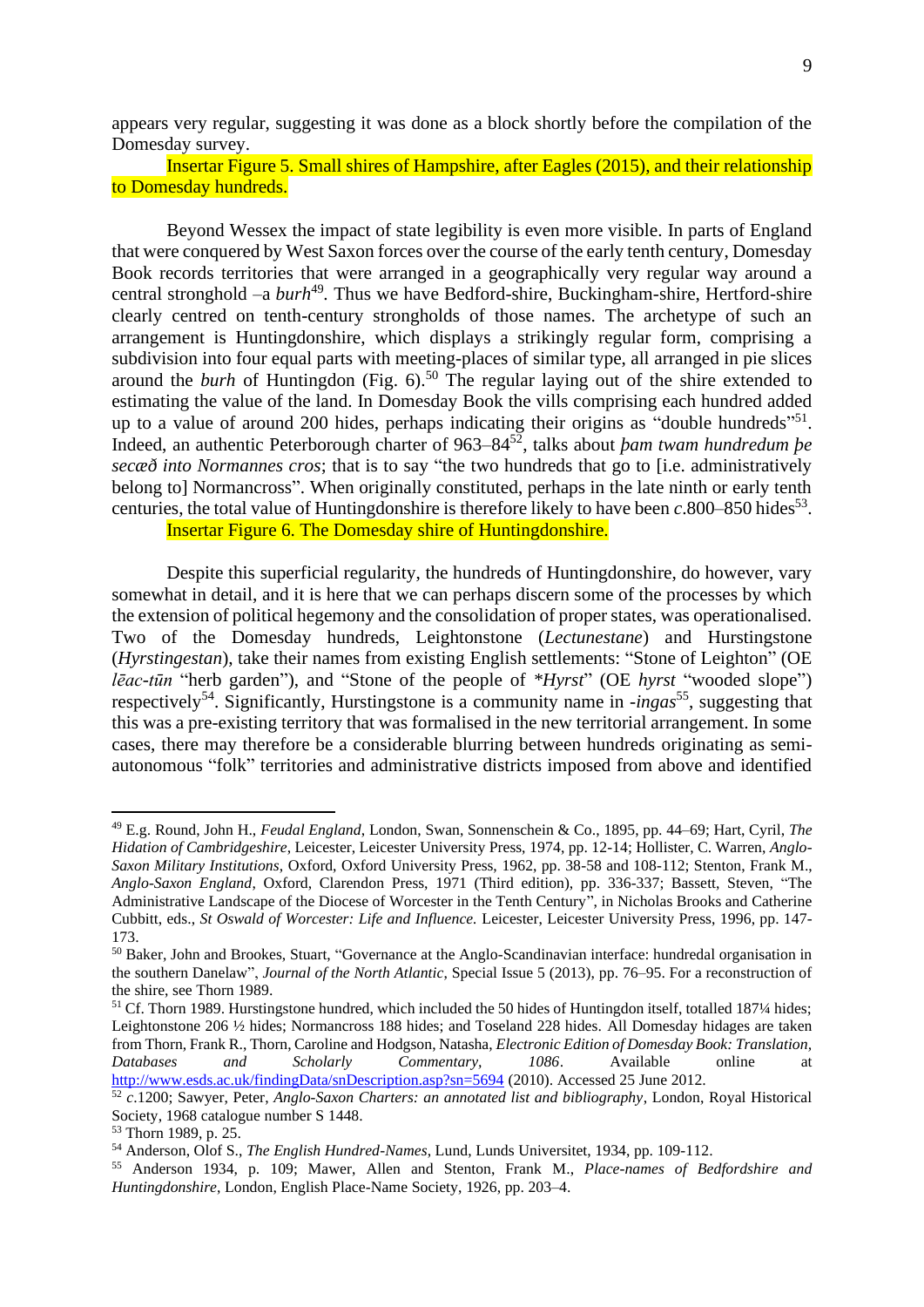by their community-name in *-ingas*, *-s* $\bar{\alpha}$ ta, and the like<sup>56</sup>. The other two Huntingdonshire hundred names provide further variants of this pattern. Both Normancross (*Normanescros*) and Toseland (*Toleslvnd*) suggest these were districts conflating community identity with administrative functions. Normancross appears to be a description of Northmen or Vikings, and possibly coined in Old Norse (ON). Toseland is "*Toli"s/Toglos"* grove", incorporating the ON personal name *Tóli* and the ON *lundr* "grove", probably with heathen religious associations attached to it. In the case of the former, there is an explicit reference made to a Scandinavian community; while "Toseland" makes reference to someone with an Old Norse personal name, perhaps suggesting the presence of a Scandinavian community. In both instances these groups appear in contradistinction to the English "people of *\*Hyrst*", and therefore must surely postdate the settlement of Scandinavians in this region from the 870s.

Taking the Huntingdonshire example, we might thus imagine at least four different approaches to pre-existing territories that the new West Saxon administrators adopted in the creation of the regular system of hundreds, visible particularly in the conquered Danelaw. They could establish territories *de novo*, formalise pre-existing territories, retain all or part of preexisting territories, or re-define them to new forms of measurement. However it was achieved, this rationalisation also involved systematisation, as the similar valuation of the hundreds shows, with each hundred community given parity in fiscal and military terms. Numerically, Toli's followers were afforded the same status as the "people of *\*Hyrst*", irrespective of their origins in historical terms.

This observation brings us to the squarely back to Scott's ideas of the legibility of the state. By establishing uniform measures West Saxon rulers aimed to impose dominance over both previously independent local groups and newly constituted ones. Rather than relying on ad hoc procedures, bi-lateral agreements, and extended kin relations, the uniform application of territorial and fiscal measures were designed to knit together the mosaic of communities existing north of the Thames. Whether or not this was achieved on the ground, the intention was to arrange populations into territories that "simplified the classic state functions of taxation, conscription, and prevention of rebellion…[to understand] their wealth, their landholdings and yields, their location, their very identity"<sup>57</sup>. Indeed, the effectiveness of these measures is reflected in the levels of detail the Domesday assessors were able to compile just a century or so later.

#### **CONCLUSIONS**

In the foregoing I have examined two of the visible processes underlying the early medieval territories recorded in Domesday Book. One sees territories formed in a close relationship with the natural environment; the other in almost total disregard of it. One has boundaries that closely follow major natural features, and embrace a range of environmental resource patches, the other does so only if these coincide with the maximization of taxes and the organisation of military assets.

However appealing the model, this characterisation necessarily oversimplifies the evidence. The processes by which "drainage provinces" were fragmented over the course of the seventh to eleventh centuries were hugely variable, and could result in a wide range of smaller territories – some of which are explicable by cultural ecological models, but some not. Nor were these territories to start with defined purely by the environment. Stephen Rippon's detailed analysis of "folk" territories in south-western England, shows that earlier -Roman and prehistoric- territorial arrangements also influenced the shape of regional identities<sup>58</sup>. Others have similarly suggested that early medieval groupings perpetuated underlying Roman systems

<sup>56</sup> Baker 2015*.*

<sup>57</sup> Scott 1999, p. 2.

<sup>58</sup> Rippon, Stephen, *Making Sense of an Historic Landscape*, Oxford, Oxford University Press, 2012.